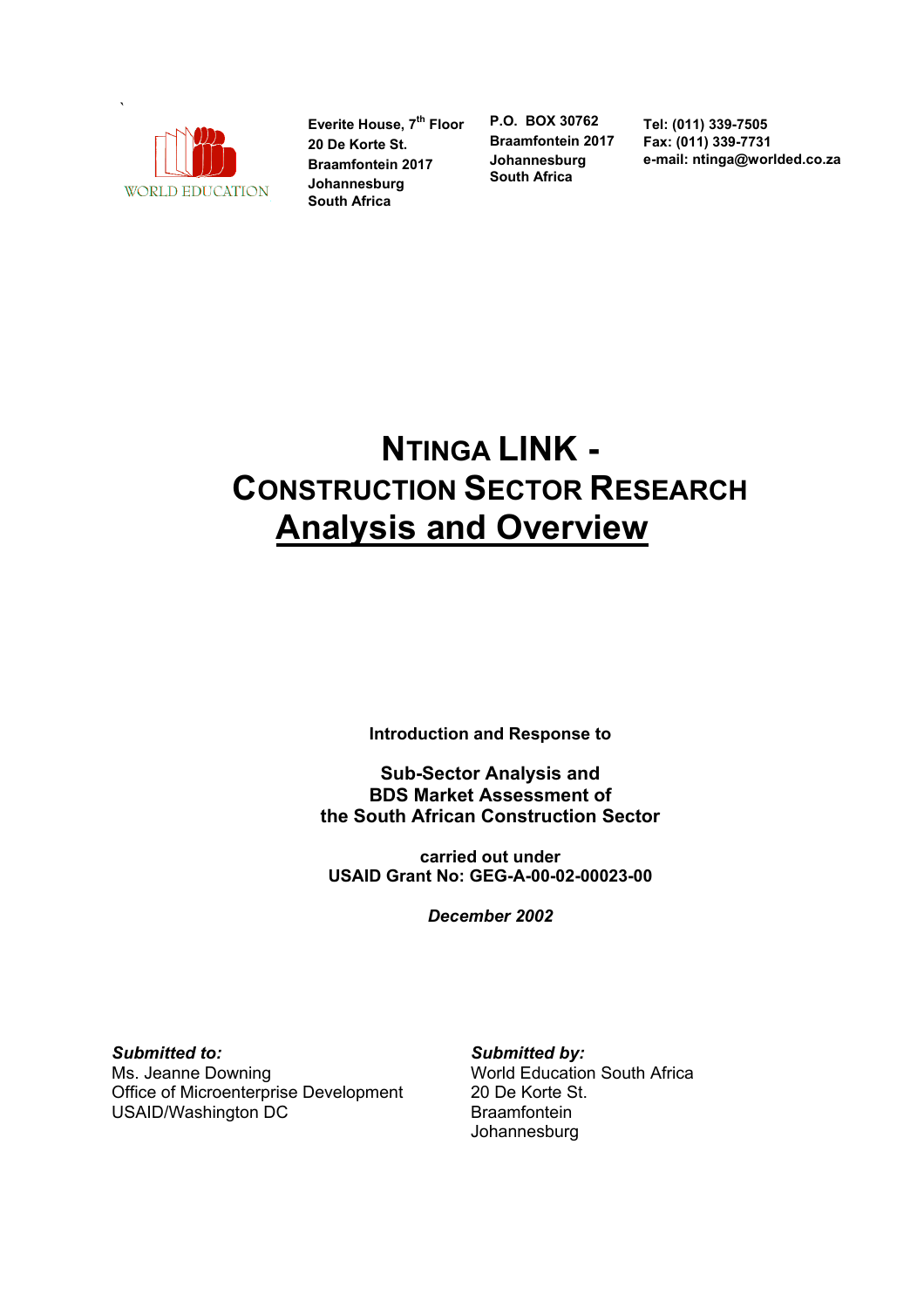# **Table of Contents**

| L   | <b>Introduction</b>                                        | 1  |  |  |  |  |
|-----|------------------------------------------------------------|----|--|--|--|--|
| II. | Chronology<br>&<br>of<br><b>Study</b>                      | 2  |  |  |  |  |
|     | <b>Assessment Process</b>                                  |    |  |  |  |  |
| Ш.  | <b>Comments on Context and Process</b>                     |    |  |  |  |  |
|     | Selection of SMMEs and Service                             |    |  |  |  |  |
|     | Providers                                                  |    |  |  |  |  |
|     | <b>BEE</b>                                                 |    |  |  |  |  |
|     | <b>Terminology &amp; Definitions</b>                       | 7  |  |  |  |  |
| IV. | Relevant Findings & Implications                           |    |  |  |  |  |
|     | for LINK<br>Positive Growth trends                         |    |  |  |  |  |
|     |                                                            |    |  |  |  |  |
|     | Involvement of micro-enterprises<br>Small firm constraints |    |  |  |  |  |
|     | Availability & Quality of BDS                              |    |  |  |  |  |
|     | Sub-contracting & outsourcing                              |    |  |  |  |  |
|     | Small firm-Large firm links                                |    |  |  |  |  |
|     | <b>Evolving PPPs</b>                                       |    |  |  |  |  |
|     | Role of Local Government                                   |    |  |  |  |  |
| V.  | Strategy for Identifying<br><b>BDS</b>                     | 11 |  |  |  |  |
|     | opportunities & interventions                              |    |  |  |  |  |
|     | Relationship map                                           |    |  |  |  |  |
|     | <b>Service Possibilities</b>                               |    |  |  |  |  |
|     |                                                            |    |  |  |  |  |
|     | <b>ANNEXES</b>                                             |    |  |  |  |  |
|     | A: Construction Sector CUSTOMER                            |    |  |  |  |  |
|     | map - per product group                                    |    |  |  |  |  |
|     | <b>B:</b> Data presentation formats                        |    |  |  |  |  |
|     |                                                            |    |  |  |  |  |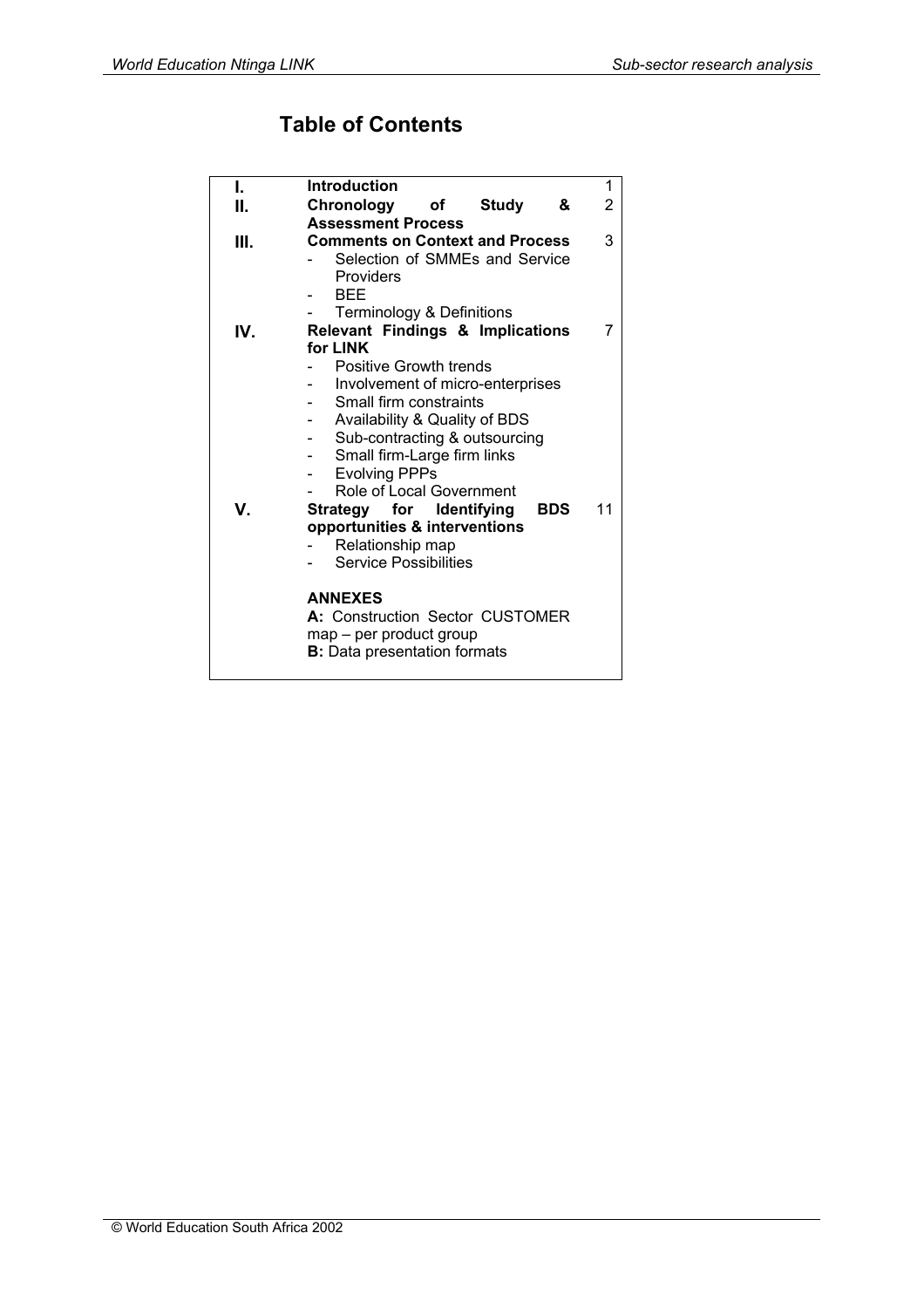# **I. INTRODUCTION**

World Education Ntinga (WEN) is pleased to present the findings and report on the Sub-Sector Analysis and BDS Market Assessment of the Construction Sector, prepared by its Ntinga LINK programme partner, Upstart Business Strategies.

In this brief overview, the World Education team highlights key findings that will have a bearing on programme strategies and activities.

This document captures how the WEN team is internalising and incorporating the research findings into programme design and delivery strategy.

Many of the findings confirm our initial estimates of the potential for results in this sector – in terms of impacting at micro-enterprise level and performance of a market-development facilitation programme. However, we are also cognisant of the constraining factors in the sector, which will have to be managed to allow maximum impact.

WEN views the Sub-sector Study not as a static document – but rather a dynamic tool that itself could undergo revisions and re-thinking, as new information comes to light during actual programme activities. Already, parallel to the formal "research" and survey processes, the information obtained and the contacts made are providing new partnership leads, under-scoring aspects meriting attention right away, and helping distinguish between concrete vs. longer-term or ephemeral opportunities.

We thank and commend our colleagues at UBS for all their hard work, and also thank Consultant Marshall Bear, for his guidance and input to both organisations during the process, and in the absorption and analysis of the findings by the WEN team.<sup>1</sup>

<u>.</u>

<sup>1 .</sup> Although colleagues from UBS and Consultant Marshall Bear provided invaluable input and insights, and contributed to debate and discussion, World Education Ntinga bears full responsibility for the interpretation of the findings, making of informed choices, and resultant strategies and activities.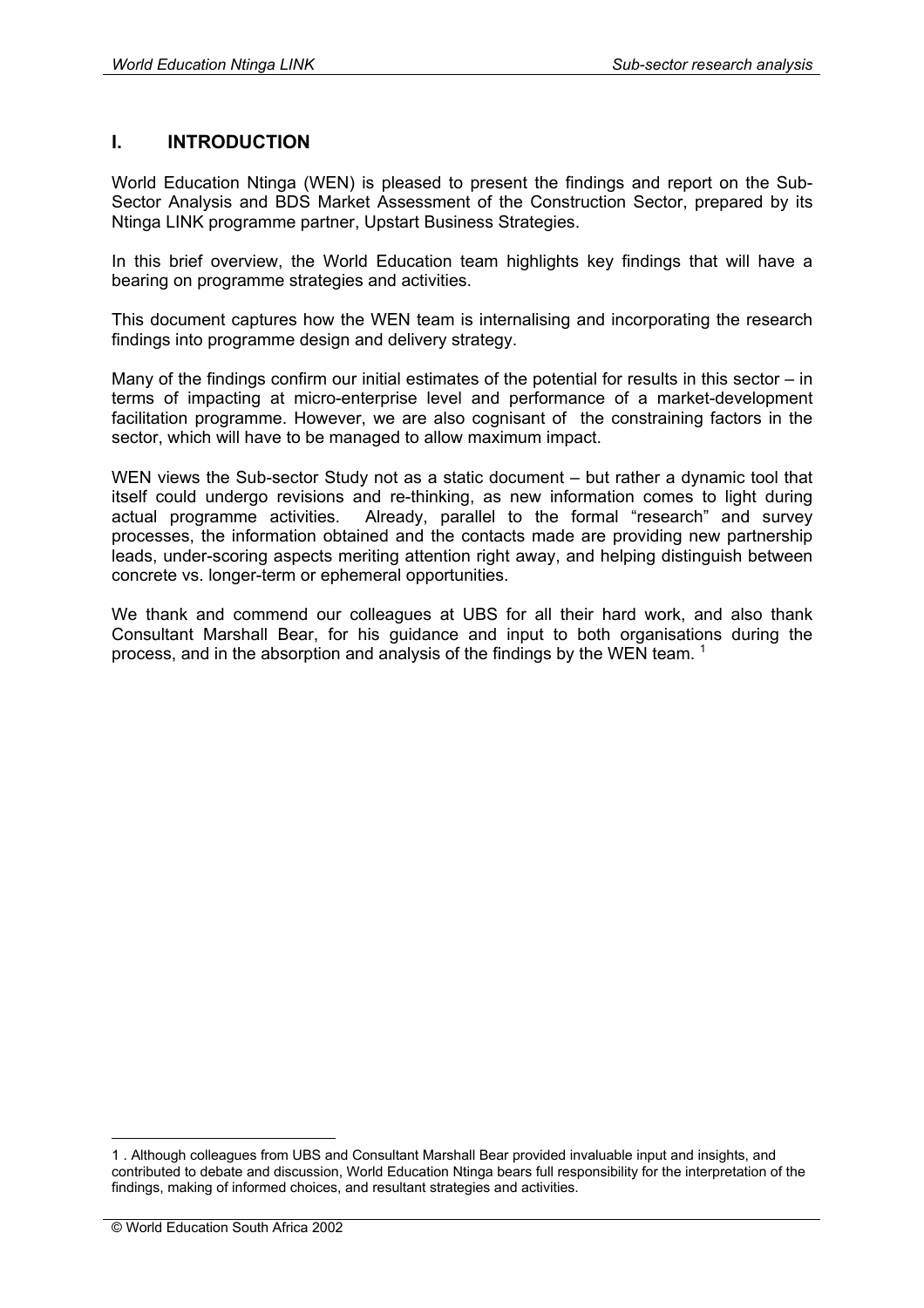# **II. CHRONOLOGY OF STUDY AND ASSESSMENT PROCESS**

The research process began in August, with the preparation and discussion of a Terms of Reference for the exercise, indicating the type of information being sought. Once agreed to by Upstart and World Education Ntinga, the first phase of secondary research and key informant interviewing took place (in early September.) A brief summary of findings – outlining the broad structure of the sector, the general nature of relationships, and potential growth areas and constraints – was presented to World Education Ntinga.

A half-day discussion session on the same was held in mid-September, which then provided the way forward for the field work in the three selected areas. During that discussion, sector structural issues were clarified, and an initial breakdown of the kinds of "market" for Construction Sector products and services began to take shape.<sup>2</sup>

The two teams jointly agreed on geographic parameters for the research, and focus on subsectors or product groups, as per the following matrix:

| <b>Product groups/</b><br>sub-sectors |                               | Civil wks               | Low-inc<br>Hs'g | <b>Public</b><br>Bldg/<br>Maint. | Casino<br>/hotels  | Indus. Dev.<br><b>Zones</b> | <b>Urban</b><br><b>Renewal</b> |  |
|---------------------------------------|-------------------------------|-------------------------|-----------------|----------------------------------|--------------------|-----------------------------|--------------------------------|--|
| <b>Provinces</b>                      | <b>Areas</b>                  |                         |                 |                                  |                    |                             |                                |  |
| <b>GAUTENG</b>                        | 'Greater'<br>Gauteng          | V                       | V               | -                                |                    | $\mathcal V$ City Deep      | $\nu$ Alex                     |  |
| <b>KWAZULU-</b><br><b>NATAL</b>       | Durban metro                  | V                       | $\blacksquare$  | $\overline{\phantom{0}}$         | V                  |                             | <b>√Ushaka</b><br>Inanda       |  |
|                                       | Richards Bay/<br>Empangeni    | $\nu$ SDI<br>Other      | $\qquad \qquad$ | V                                | $\boldsymbol{\nu}$ | $\sqrt{N}$ ew port          | $\overline{\phantom{a}}$       |  |
| <b>EASTERN CAPE</b>                   | N.M<br>Metrop<br>(Port Eliz.) | $\overline{\mathbf{v}}$ | $\checkmark$    | $\overline{\phantom{0}}$         |                    | $\sqrt{c}$ oega             |                                |  |
|                                       | Umtata/<br><b>Wild Coast</b>  | V                       | V               | V                                |                    | $\overline{\phantom{0}}$    |                                |  |

#### **Table 1: RESEARCH MATRIX - Geographic Areas/Product Group mix**

By the third week of September, field research tools had been designed and reviewed, and UBS team members undertook field research over a three week period, carrying out both key informant and SMME interviews.

In mid-October, with the arrival of Consultant Marshall Bear, the initial field findings were presented and discussed. Given the rich array of both quantitative and qualitative information, WEN/Bear proposed certain "data presentation" formats to help summarise and digest the data in a form that would be relevant and usable in designing and placing programme interventions.<sup>3</sup>

During this process, the WEN team, interpreting the data as well as bringing in its own data and experience in the sector, began to draft a Sub-sector RELATIONSHIP map, that is being used to identify BDS gaps and possible intervention areas (as shown and discussed in Section IV.)

Also in October, a tool and process for the BDS supplier assessment was designed, and the supplier research was carried out in early November. Submission of a Draft Final report in mid-November was followed by feedback, and a few additional key informant interviews – particularly targeting established private sector players in the Gauteng area.

<sup>1</sup> 2 . See Annex A – Initial Product group map

<sup>3 .</sup> See Annex B – Data Format Tables

<sup>©</sup> World Education South Africa 2002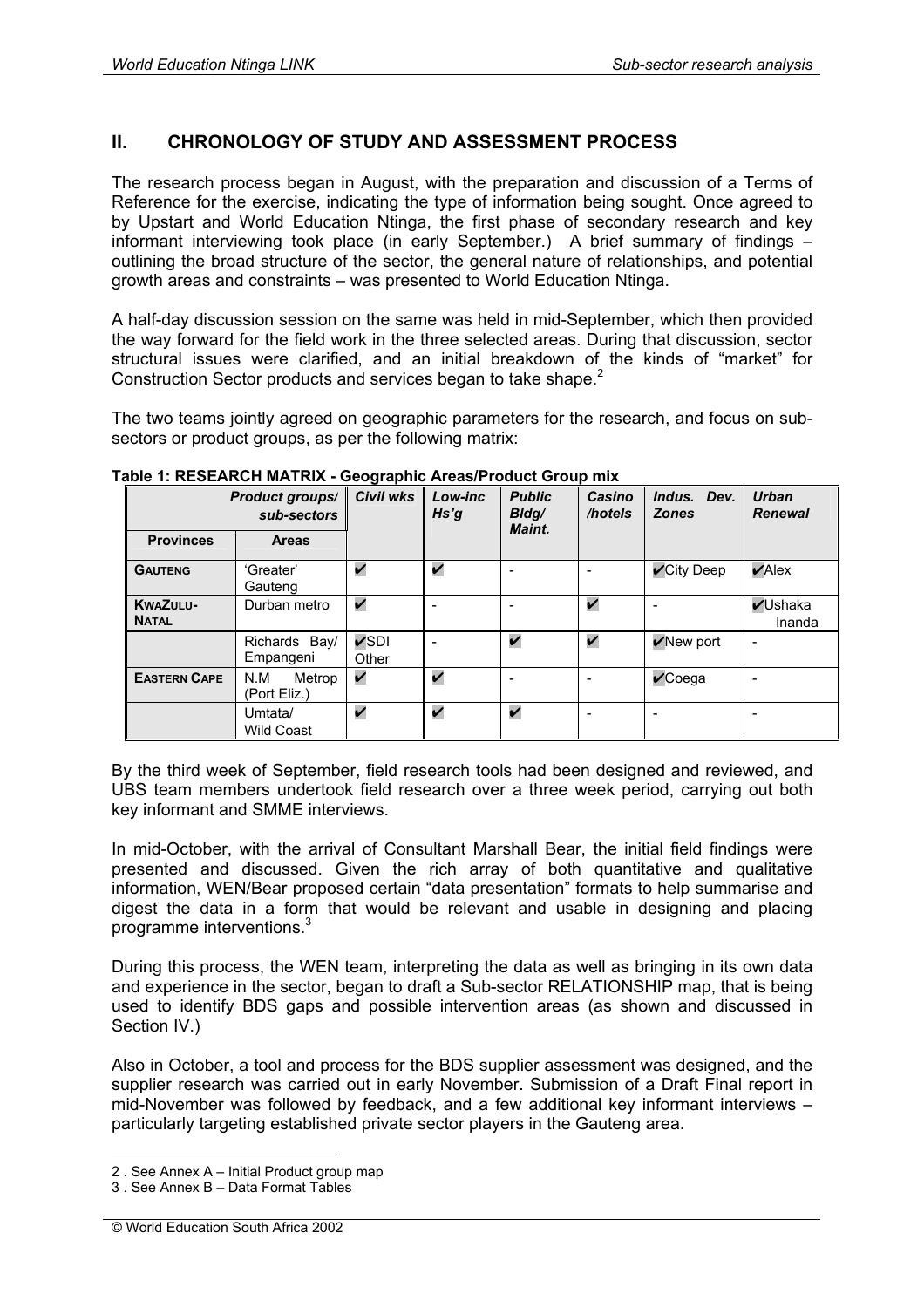The final draft was completed in the first week of December, in conjunction with World Education's analysis of the findings and its integration into intervention and programme design.

As always, time was in short supply. To thoroughly understand a complex and dynamic sector – which one source described as the "engine" of the economy – would take a lot more time, and involvement of many more players. However, in keeping with the spirit of actionresearch, World Education Ntinga intends to use the study's findings to date as assumptions and hypotheses that will be applied and either affirmed or adapted during the first phase of implementation.

# **III. COMMENTS ON CONTEXT & PROCESS**

#### **Selection of SMMEs and of service providers for the study**

In order to unearth information and viewpoints not normally available to World Education Ntinga from its existing network of service providers, stakeholder partners, and client contacts, the process of selecting participant SMMEs and Service Providers for the Sub-Sector study was somewhat deliberately "managed."

#### *Size of firms – SMMEs & Providers*

The aim was to ensure that SMMEs surveyed were operational within the sector, and had some track record – so as to be able to speak with an informed voice and some authority, and to determine whether their performance and perceptions mirrored the broader (and better known and studied) characteristics of the micro- and small enterprise sector in general. Thus, start up or very new micro-enterprises – which typically form the majority of non-profit providers' clientele – were excluded.

Similarly, on the supply or service provider side, the tactic was to identify and question service providers who are not part of World Education's usual partnership roster. Thus, rather than the BDS (business *development* services) providers, the survey targeted BSPS's (Business Services & Professional Services) providers. This resulted in a more technically-oriented group of respondents, including quantity surveyors, draught-smen, project managers, engineers, etc.

Not surprisingly, the data and findings are thus weighted in a particular direction – in terms of indicating perhaps higher levels of awareness, competence, and/or capacity than is the norm for the vast majority of PDI-owned micro-enterprises – and the service providers that serve that segment of the market.

**Is public sector involvement 'distortive'?**

**Interestingly, on the service provider side, the Ntinga LINK study found that even private, for-profit firms (i.e. 35 out of the 36 respondents were for-profit), view and cater to government or public sector as their** *major* **client.** 

**It has become more apparent to the team that government in almost every robust economy is a major consumer or buyer of construction sector products and services, by its very nature of requiring stock and infrastructure for its own operations. This is a major strategy for fulfilling government's mandate to provide an enabling environment, wherein private sector investment can flourish.** 

**Thus it is incorrect to view public sector "purchasing" of product and services in the Construction Sector as a noneconomic or market-distorting factor.**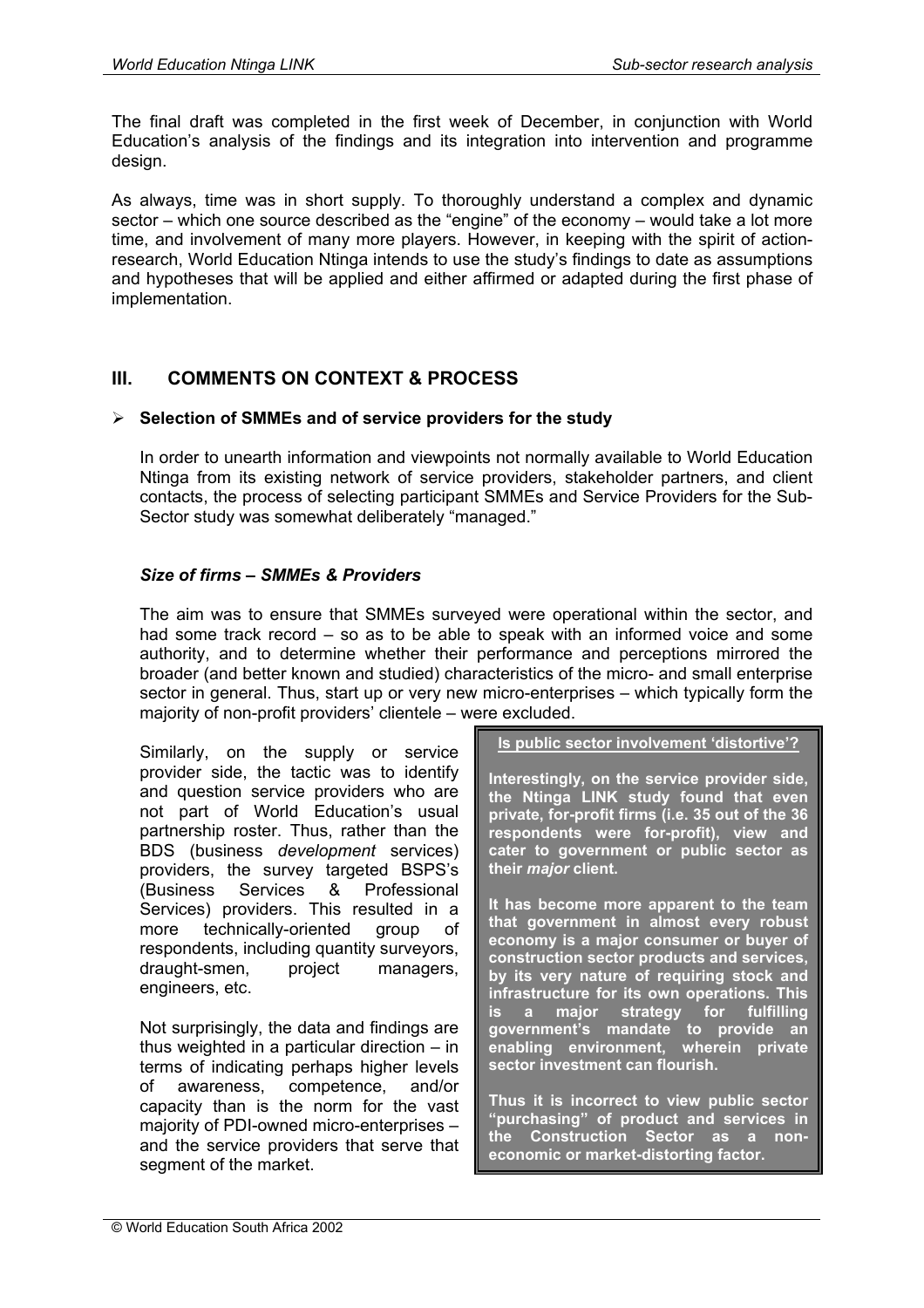For instance, when one examines responses around enterprises' awareness of and access to services -– the relatively high responses are in contrast to the widespread reality at grass-roots level, where a majority of micro and very small enterprises are still excluded from the system by basic information constraints. Similarly, because the surveyed enterprises are quite entrenched in the sector, they displayed use and payment characteristics that are considerably rarer among the broader array of entry-level enterprises, particularly those in non-urban areas.

Nevertheless, the study findings are no less valid and relevant for indicating perhaps higher levels of awareness, competence, and/or capacity than is the norm for the vast majority of PDI-owned enterprises – and providers. In fact, because the data represents the status of somewhat more "successful" – although still constrained – market segments of small firm contractors and service providers, it helps provide some benchmarks and real-life examples against which to phase and assess the development and growth of programme-targeted providers and clients.

When taken in combination with nationally available data on the status of South Africa's SMME sector, the findings of a December 2001 survey of micro-enterprises (box below), and the practical experience of members of the team, World Education believes it has a relatively comprehensive overview and understanding of sector practices, constraints, and opportunities as relevant to the targets and goals of Ntinga LINK.

**In Dec. 2001, World Education surveyed 70 enterprises, of whom 45% were engaged in Construction/ Manufacturing activities.** 

**Awareness of availability of business linkage services averaged around 40%; and usage averaged 40% of those aware.** 

**Reasons for BDS use cited by construction sector respondents specifically were:** 

- **Business growth (which parallels the findings of the sub-sector report) 56%**
- **Business problems 24%**
- **Recommendation of friend 11%**
- **Free of charge 9 %**

**The two top reasons for non-use, were:** 

- **Not sure how the service would help 36%**
- **Could not afford to pay 29%.**

**This indicates that for the level of entrepreneur being targeted by Ntinga LINK a fuller understanding of the value of appropriate services and where they fit in the business of construction, as well as developing innovative, affordable payment mechanisms will be key.** 

**In terms of source of services utilised, the construction/manufacturing responses in some aspects paralleled the current studies findings – with private firms or "consultants" being ranked as top sources, and NGOs/government as less frequently used sources.** 

**Payment rates for services accessed were less than 50% -- in contrast to the nearly 100% cited by both enterprises and BDS suppliers in the sub-sector study.**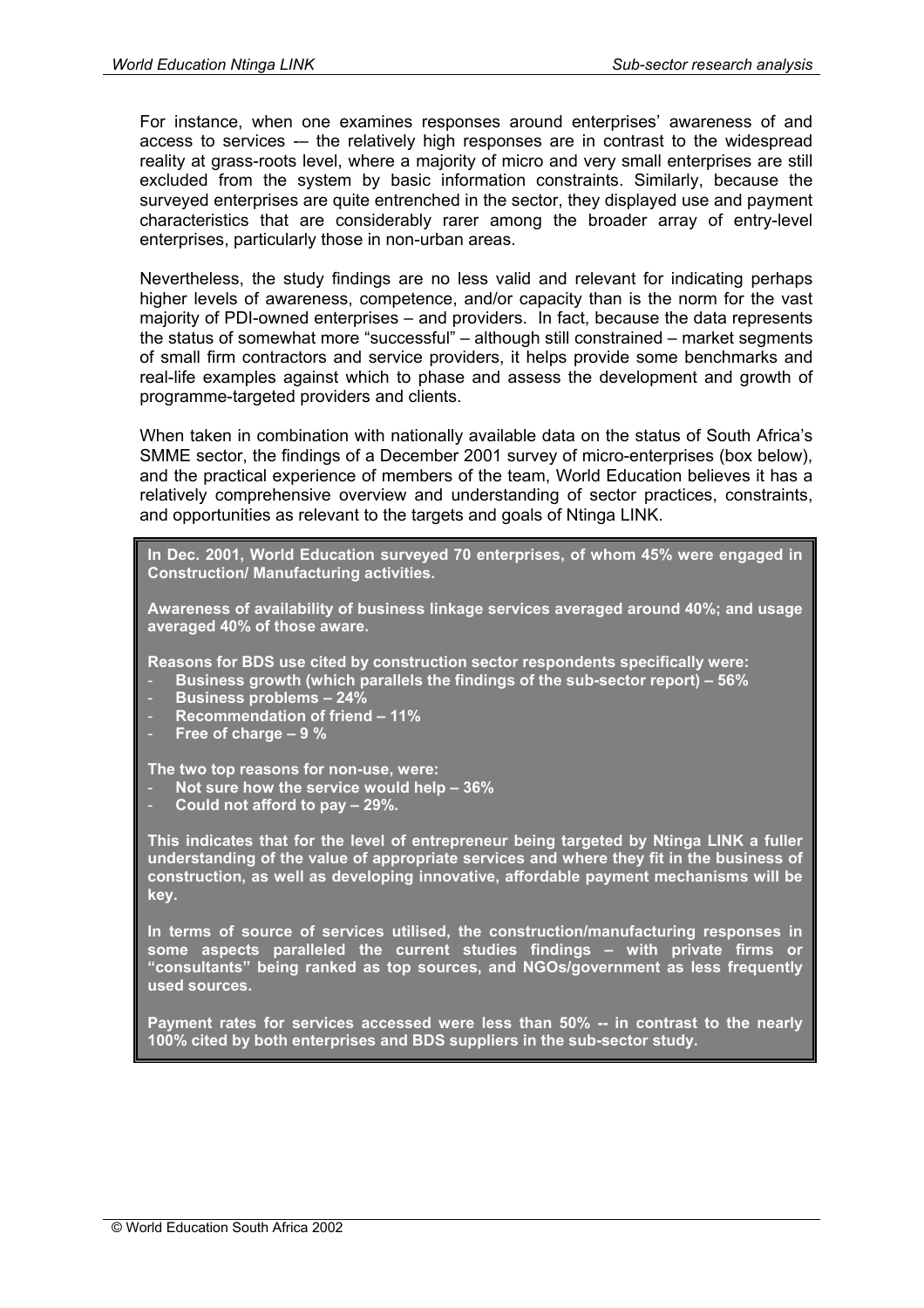#### *Urban, peri-urban bias*

Three of the five study locations were large metropolitan areas – in and around Johannesburg, Durban, and Port Elizabeth, which are among South Africa's five largest cities. The other two areas – Umtata and Richards Bay – are mid-sized towns, set in deep rural areas, but somewhat more industrialised and with better infra-structure and facilities than rural towns. Umtata has a largely agricultural-based economy, while Richards Bay's economic is billed on minerals/ore processing, and shipping.

The five research areas were selected on the basis of known opportunities, relative ease of access to SMMEs, and existence of a core group of service providers. Going further afield, which WEN would have liked to do, would have cost more time and money – and most likely would have then included service providers of the traditional NGO variety only.

# **BEE (Black Economic Empowerment): The double-edged sword**

As with the previous National Sector Scan, the Sub-Sector Study respondents and findings makes numerous references to BEE as a key factor in the Construction Sector. It seems appropriate at this juncture to provide some context that will help address the issue of whether BEE is "distorting" the market to such an extent as to make any interventions of doubtful economic value or sustainability.

Comparing BEE in South Africa to affirmative action policies in the US, while easily done, is actually dangerous as the similarities are only superficial.

Current BEE policies – and the push to legislate them – can be considered an "intervention" in the marketplace. However, it is an intervention in a distorted marketplace and an attempt – albeit flawed or not always appropriately managed -- to correct or reduce those distortions and level the playing field for all business persons.

It must be recalled that South Africa's relatively impressive economic infrastructure and performance was actually built within a thoroughly distorted market, rife with government intervention and legislation. Through racially delineated policies of support and subsidies

#### **BEE – a brief definition**

**A concerted effort, led by the public sector, to redress past economic inequities and imbalances. General strategy is to promote effective participation and benefits for greater numbers of PDIs, through increasing access and role in economic opportunities – be it via ownership, management, control, and skilling.** 

**More simply, BEE is predicated on "outsourcing" opportunities to PDIs at certain levels or percentages – normally 20% – 30% of total contract values.**

for a 10% minority of the population, and artificial exclusion or constraints on the majority's access to skills, opportunities, and resources, a sort of "pyramid" economy has been built – where the top tier has many of the trappings and characteristics of a first world, free-market system. But it rests on a base of complex and entrenched inequities and noncompetitive barriers, that of necessity must be dismantled – whether by economic imperatives of growth and globalisation; political and social pressure from a long-disenfranchised majority; or a combination.

For the present, despite pressure from some quite vocal sectors, government has resisted legislating BEE or imposing quotas. Rather, the tactic favoured by both the established or traditional private sector and government has been to negotiate "empowerment charters" within key industries or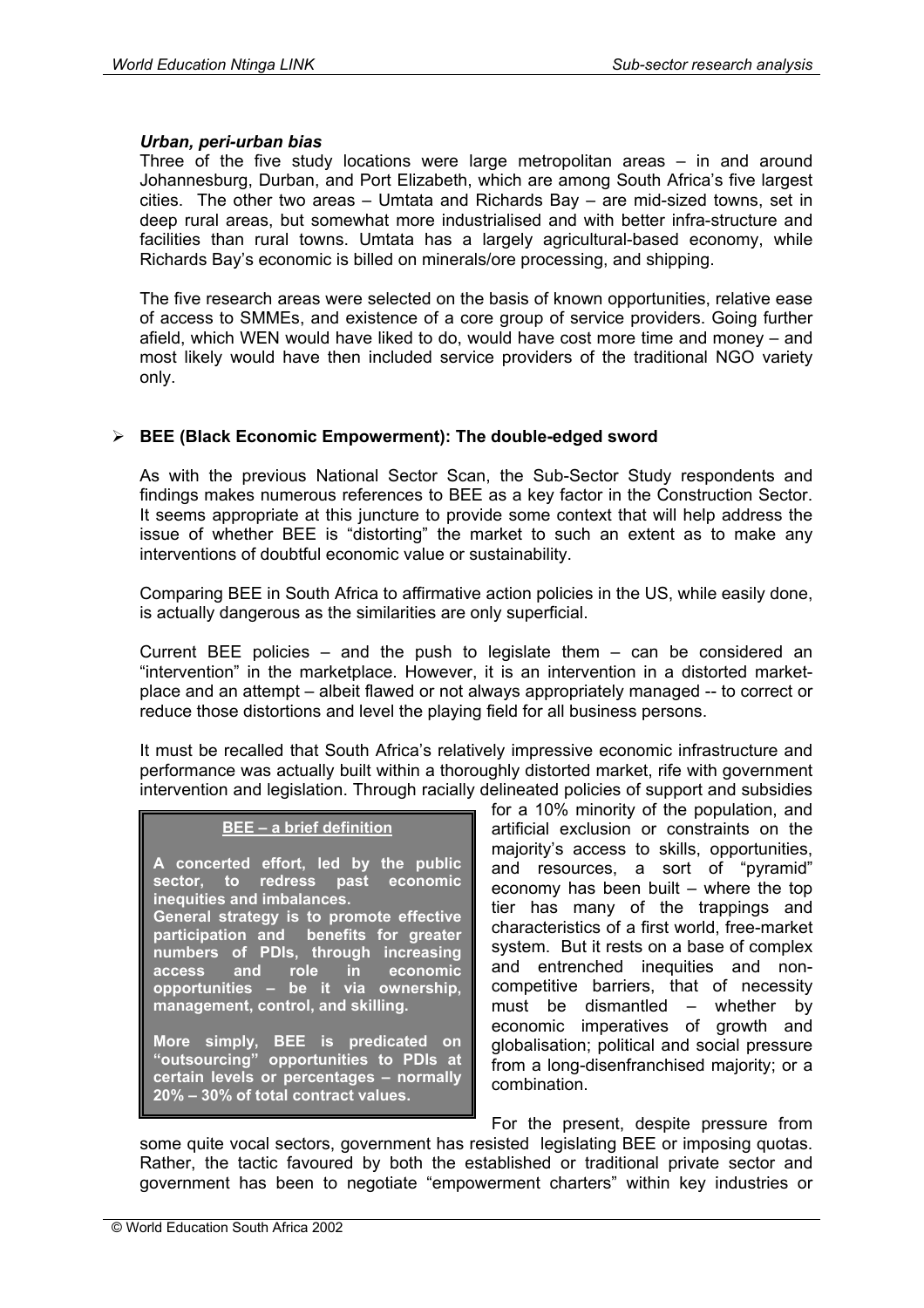sectors, the most notable being the recent Mining Charter. Parallel to such negotiations, the private and para-statal sector have already taken steps to broaden or encourage involvement of ABE (affirmable business enterprises) – firms owned and managed by "black" individuals. The most efficient means for doing this has been through outsourcing or un-bundling – especially of non-core business. The traditional economic establishment , while still reluctant in some quarter, recognises that for both bottom-line and market-share purposes, as well as due to the declining size of the qualified minority business population (through emigration and early retirement), inclusion of black-owned firms into the system makes all-around business sense.

Nevertheless, both our experience and the study findings show that BEE can be a twoedged sword: It is opening doors and opportunities that until now were closed to the small, PDI-owned firm. Yet, these very firms are struggling to reap the benefits of BEE – due to severe internal informational and capacity constraints, political interference, and some disarray or power struggles among business associations and chambers.

The challenge for Ntinga LINK – and particularly the participating service providers – is to not allow the easy lure of BEE pressures to inform and dictate all services and products, but rather to develop an appropriate product line for this market, while maintaining other core products and services that are integral to the Construction Sector, itself.

#### **Terminology and definitions**

The sub-sector report includes a Glossary of acronyms and terms. But, for the purposes of this analysis, the following *precis* of key terms – as used in South Africa in economic and political contexts - should provide a useful basis from which to read the report:

| Acronym        | Term              | Usage in this study, and by World Education Ntinga                            |
|----------------|-------------------|-------------------------------------------------------------------------------|
| ABE            | Affirmable        | Generally, an ABE can be any firm with majority 'black' ownership or          |
|                | <b>Business</b>   | shareholding. Thus, the large black-shareholding companies listed on the      |
|                | Enterprise        | Johannesburg Stock Exchange would be ABEs. But, for our purposes,             |
|                | (also PDI firm or | ABE refers primarily to the smaller end of the spectrum – micro or small      |
|                | "emerging" firm)  | firms owned and run by "PDIs."                                                |
| Affirmative    | Affirmative       | Similar to BEE, as it refers to outsourcing or sub-contracting activities,    |
| Procurement    | Procurement       | which are usually issued under competitive bidding or tendering               |
|                |                   | procedures.                                                                   |
| <b>Black</b>   |                   | Mainly individuals of African descent; but also, commonly and as a short-     |
|                |                   | form, inclusive of those who may be classified as "coloured" (mixed race)     |
|                |                   | or India. Non-white.                                                          |
| Emerging firms |                   | Interchangeable with PDI firm or ABE - again, usually referring to smaller,   |
|                |                   | under-resourced black/PDI-owned businesses                                    |
| PDI            | Previously (or    | Term that refers to Africans (77%) Asians (2.5%), and Coloureds (8.7%),       |
| (also HDI)     | Historically)     | all of whom were officially discriminated against in varying levels until the |
|                | Disadvantaged     | formal abolition of apartheid in 1994. Women of all races are also            |
|                | Individual        | sometimes referred to as PDIs.                                                |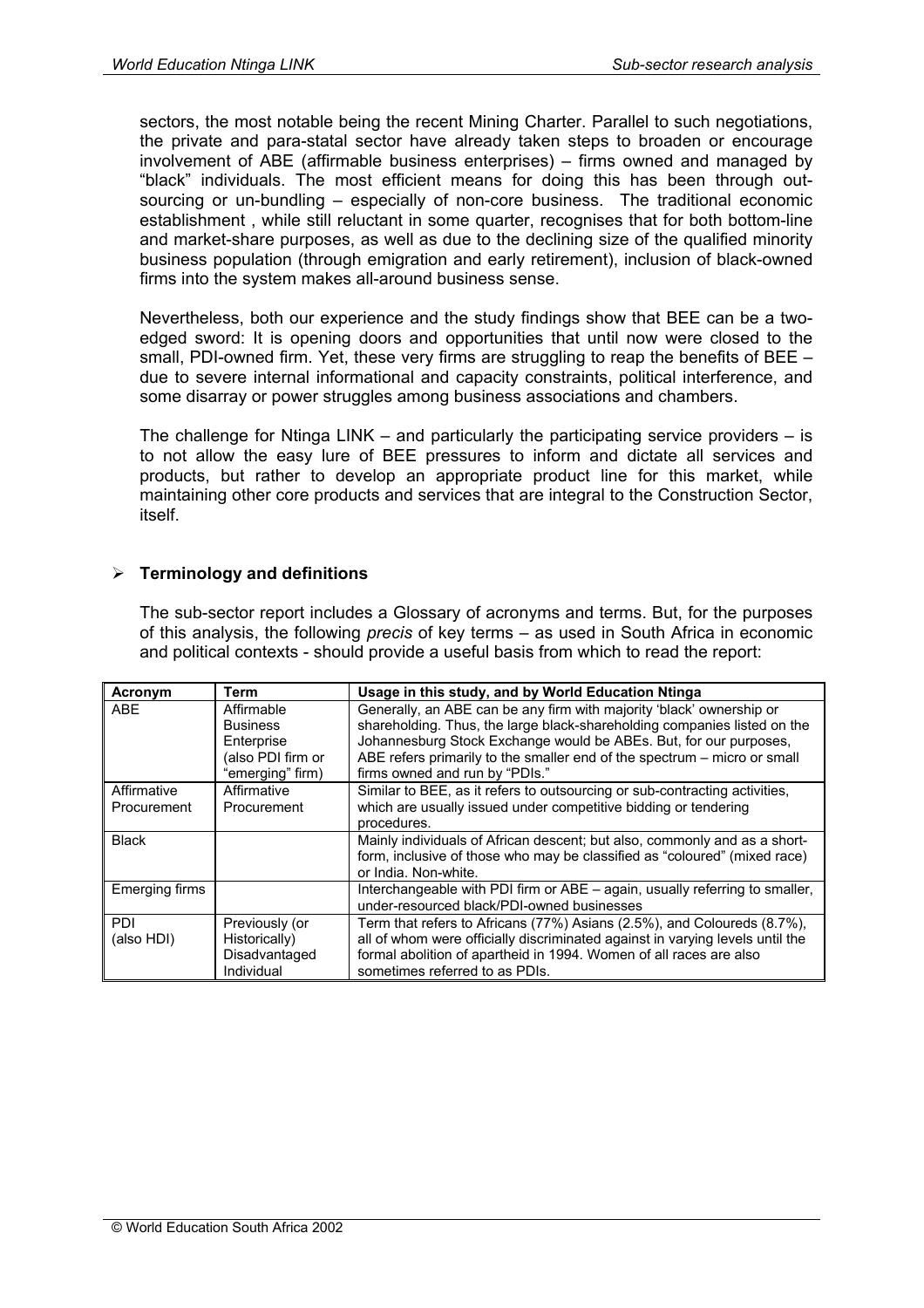#### **IV. RELEVANT FINDINGS**

While nearly all the information in the study is useful and relevant, in this instance, World Education would like to highlight the following.

• **Positive Growth Trend in the Construction Sector:** Economic expenditure patterns in various sub-sectors have been confirmed, and several product groups are expected to grow– infrastructure and civils, industry-led demand (e.g. from the mining and tourism sectors), public-sector demand for housing and educational products; and, of course, ongoing building and maintenance of existing stock. Planned levels of public investment are staggering – although experience and the research show that such ambitious spending targets are not easily achieved. Discrete private-sector investments in the sector are also not insubstantial, but need to be sought out and tracked more carefully, as they are not always publicly announced or publicised.

An interesting fact brought out by the report regards the "backlogs" in infra-structure and housing – which have resulted from the deliberate neglect and cordoning of areas under the past system, and which can no longer be countenanced in the new South Africa, for both political and purely economic reasons. The extent of these backlogs – which would not have come about had the South African economy been market-based to begin with – indicates that business opportunities will be available for several years to come.

*Implication of finding for Ntinga LINK:* The growth trends confirm that the Construction Sector is a good choice for undertaking an MDA facilitation activity such as Link. Concrete opportunities exist, and by being opportunity-driven, the programme will be better able to make attractive "offers" to all segments of the sector. However, Ntinga LINK will have to select a judicious combination of sub-sectors or product groups. By targeting lower risk sub-sectors such as public installations and maintenance, prospects for outreach and achieving targets are better – but the ultimate reward to enterprises may be limited. Sub-sectors such as urban renewal initiatives or major civil works, offer greater financial rewards –but un-managed risks could threaten the survival of the emerging firm.

• **Involvement of Micro-enterprises in the Sector:** The findings – on numbers of firms, relative role and share of business, constraints and problems – generally and specifically substantiate World Education's original understanding of the situation. The majority of firms in the sector are micro and very small. Yet the major share of higher-margin work and returns accrues to a relatively small proportion of established firms, both large and medium. The large firms are generally what is termed "traditional"– white-owned and managed. In the medium category, there is a healthy sprinkling of PDI-owned entities – several of them having come up as a result of spin-offs or un-bundling from the large firms. However, highly technical or specialised construction trades and capital-intensive services tend to still be the domain of "traditional" medium and (larger) small operators.

Although competition is stiff, smaller PDI firms possess certain advantages – in terms of cost structures, mobility, and close-to-site presence. When such firms have the required capacities in place, or at the least genuine interest and desire to learn and deliver, they are able to carve out a market niche, build a track record, and obtain repeat business.

*Implications for LINK:* This finding confirms that micro-enterprises are constrained by lack of access and lack of success in the sector. It indicates that there re both nascent and un-tapped demand for value-adding business services that can bring small and large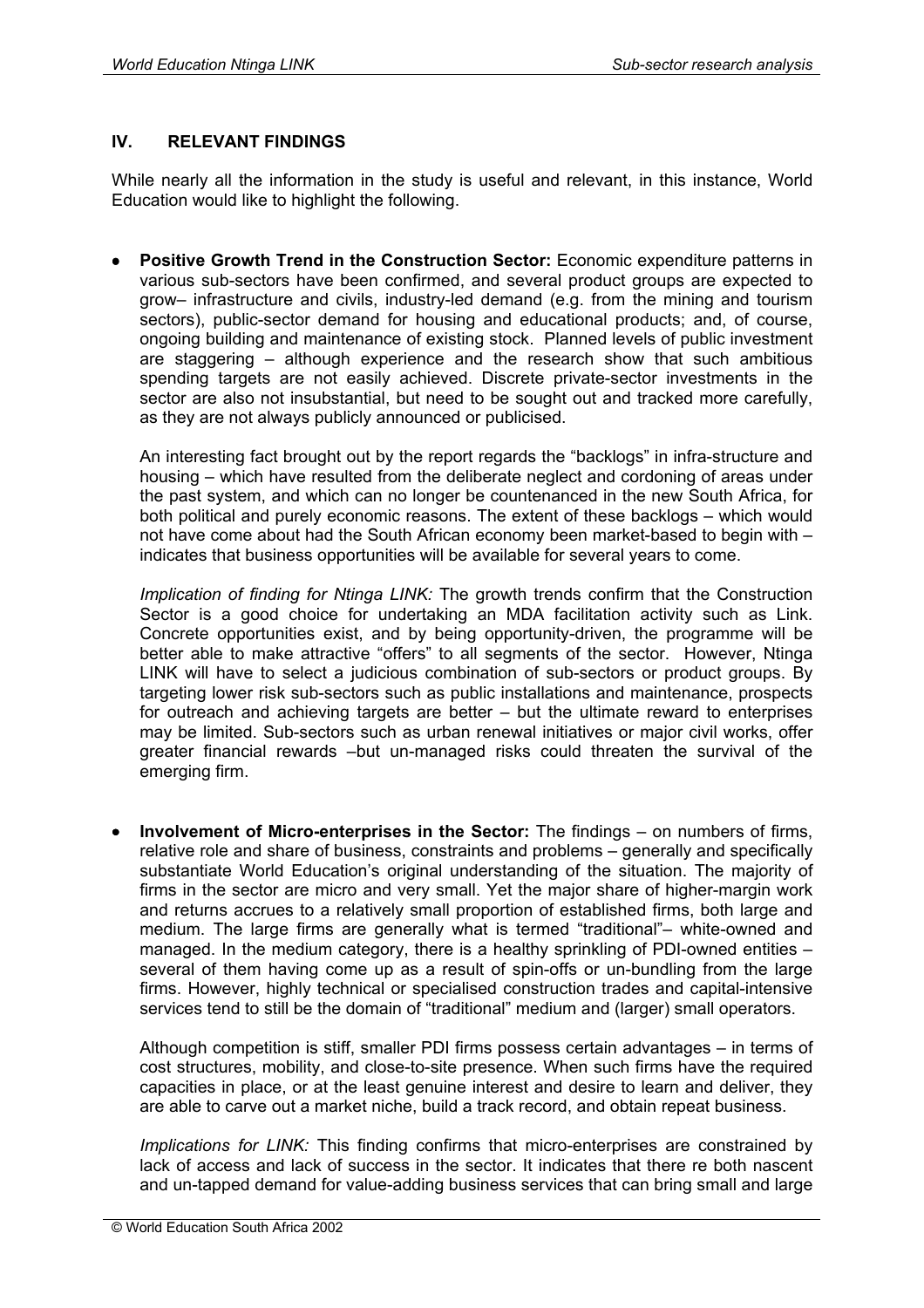firms together through profitable linkages. The "market" exists – but, currently, the demand for linkage services at the lower end is not being fully met by the available supply.

- **Small Firm Constraints:** According to entrepreneurs themselves, as well as key informants and the BDS suppliers surveyed, small firms face critical constraints or weaknesses in the areas of:
	- Inability to respond to and submit winning tenders, which are the primary vehicles for doing business in the sector.
	- Lack of required compliance ranging from basic registration to technical accreditation and delivery documentation.
	- Inability to negotiate reasonable or appropriate payment and performance terms with both government and big business
	- Inadequate marketing and relationship-building skills to interest and bring in larger firms
	- Lack of access to finance during the pre-construction phase, which may disqualify them from meeting guarantee and performance bond requirements; and during the construction phase, which leads to cash-flow problems, incomplete work, and possible liquidation
	- Lack of business and project management skills is a major constraint to efficient delivery on jobs obtained.
	- Understanding project flows, and accessing and managing materials supplies for maximum cost- and time-efficiency

The results of these constraints are that the small firms end up foregoing opportunities too big/risky for them; they are not well known or marketed to key players in the sector; they have difficulties managing growth, when they do get large contracts; and they often don't know where to turn for service solutions to business problems.

*Implications for LINK:* Given such a clear "list" of priority needs in acquiring and executing work, Ntinga LINK providers can be quickly supported to market or develop appropriate products that address these. These disadvantages might be overcome with better linkages between firms of different size, identification and expansion of win/win situations between ABEs and larger firms, and responding to both market signals and/or extra-market incentives/sanctions (e.g. BEE).

• **Availability and Quality of BDS in the Sector:** There is a dichotomy that reflects the broader dichotomy in the South African economy as a whole. Those who are in the formal or mainstream of the industry or sector possess the necessary information, have the necessary relationships, and are accessing and using required business services – both professional and developmental. Those at the lower end – the Ntinga LINK and USAID target groups – are not operating at this level yet.

According to the **Sub-sector study**, the business or professional services suppliers operating within the sector who were surveyed for the report cited their own constraints as including limited:

- Professional or technical skills among staff
- Management experience
- Finances, for obtaining new work and/or for upgrading skills
- Understanding of BEE issues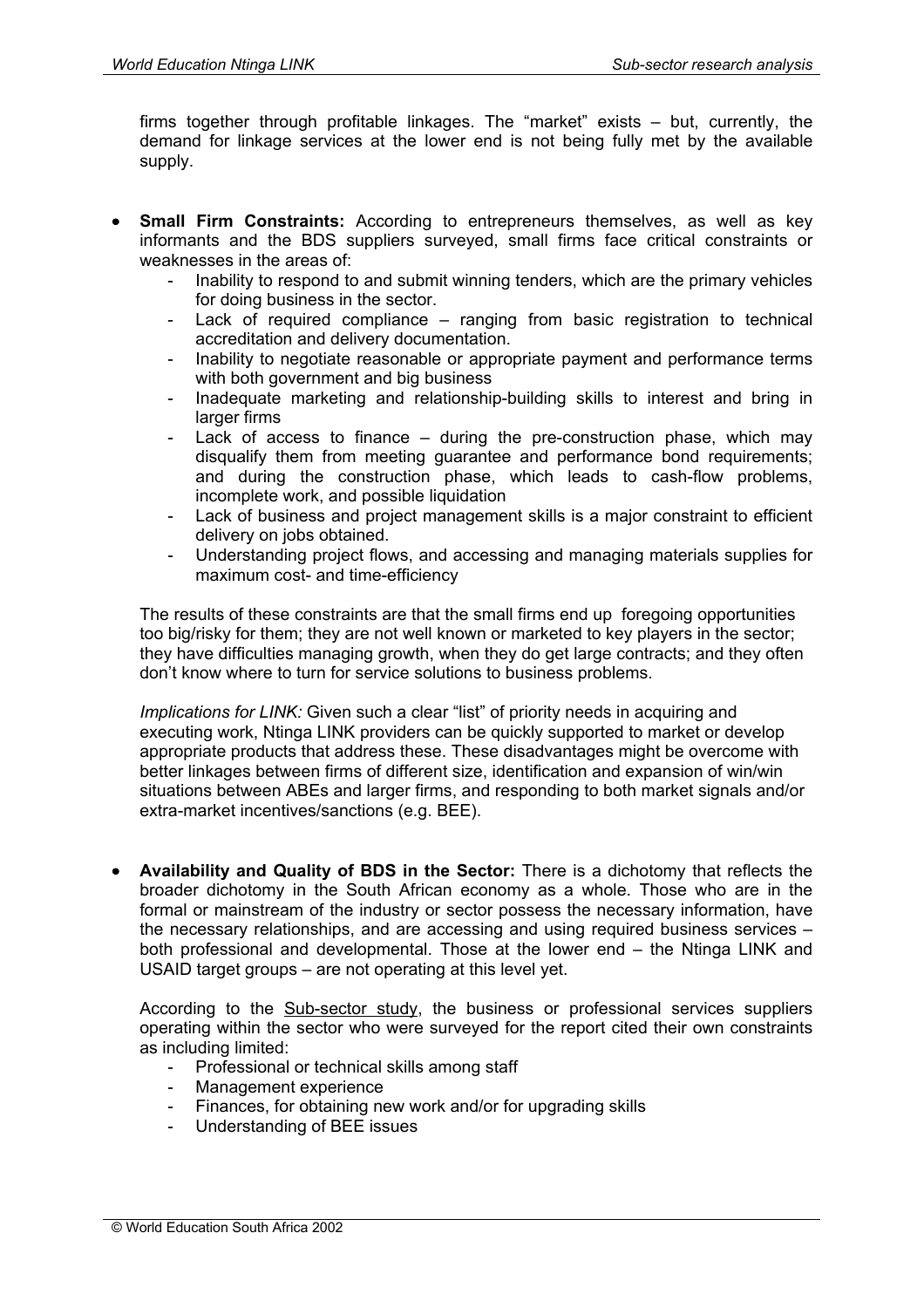Interestingly, BDS (business development services) providers who are not entrenched in the construction sector per se, cite some parallel constraints<sup>4</sup> to their capacities to grow and deliver value adding services:

- Non-availability or lack of technical and management skills
- Limited finances for upgrading such skills
- Lack of client understanding of the value of services
- Client unwillingness to pay
- Competition from free or subsidised services

*Implication for LINK:* Where providers show the initiative and ability to adapt, LINK can assist with product and service delivery innovations, based on their identified local market and opportunities.

**Sub-contracting and Out-sourcing** have always been part of the way the sector does business – and would offer opportunities even without the current push for BEE. It is primarily a business decision from the larger firm's point of view – whether economically or politically motivated, it looks to ensuring the bottom line well into the future. Subcontracting is a more economically attractive option for large firms on certain types of projects – such as, for example, building of employee or low-income housing, refurbishment or building of schools in rural areas.

*Implication for LINK:* The programme targeted enterprises have traditionally been involved in less-skilled, lower-margin, or labour-only type sub-contracts – although that picture is slowly changing. BDS that help make the leap from these to higher-value, specialised sub-contract services is expected to be a focus of the Ntinga LINK providers' market strategies.

• **Small Firm-Large Firm Links:** These, too, are currently taking place – but, aside from some exceptions, the general pace, frequency, and performance of such linkages is uneven and largely unsatisfactory, according to the range of survey respondents.

For instance, large firms struggle to identify and work with capable or genuine ABEs. A common complaint is that, the PDI firms that enter into Joint Ventures are unable and unwilling to fulfil their part of the deal – leaving the large firm to do all the work, while still taking a share of the return. Small firms on the other hand, complain of exploitation by the large firms – and are in the main unable to negotiate effective partnerships or ventures with large firms.

*Implication for LINK:* Preparing for, arranging, and managing "win-win" Joint Ventures is a clearly emerging product or service line, that enterprising BDS providers can sell to both small and large contractors, small and large professional services providers, and to an array of firms involved in the materials supply, non-core, and financial-administrative services chain.

1

<sup>4 .</sup> This data culled from World Education's Dec. 2001 survey of 18 "general" BDS suppliers – 50% each being for-profit and non-profit providers.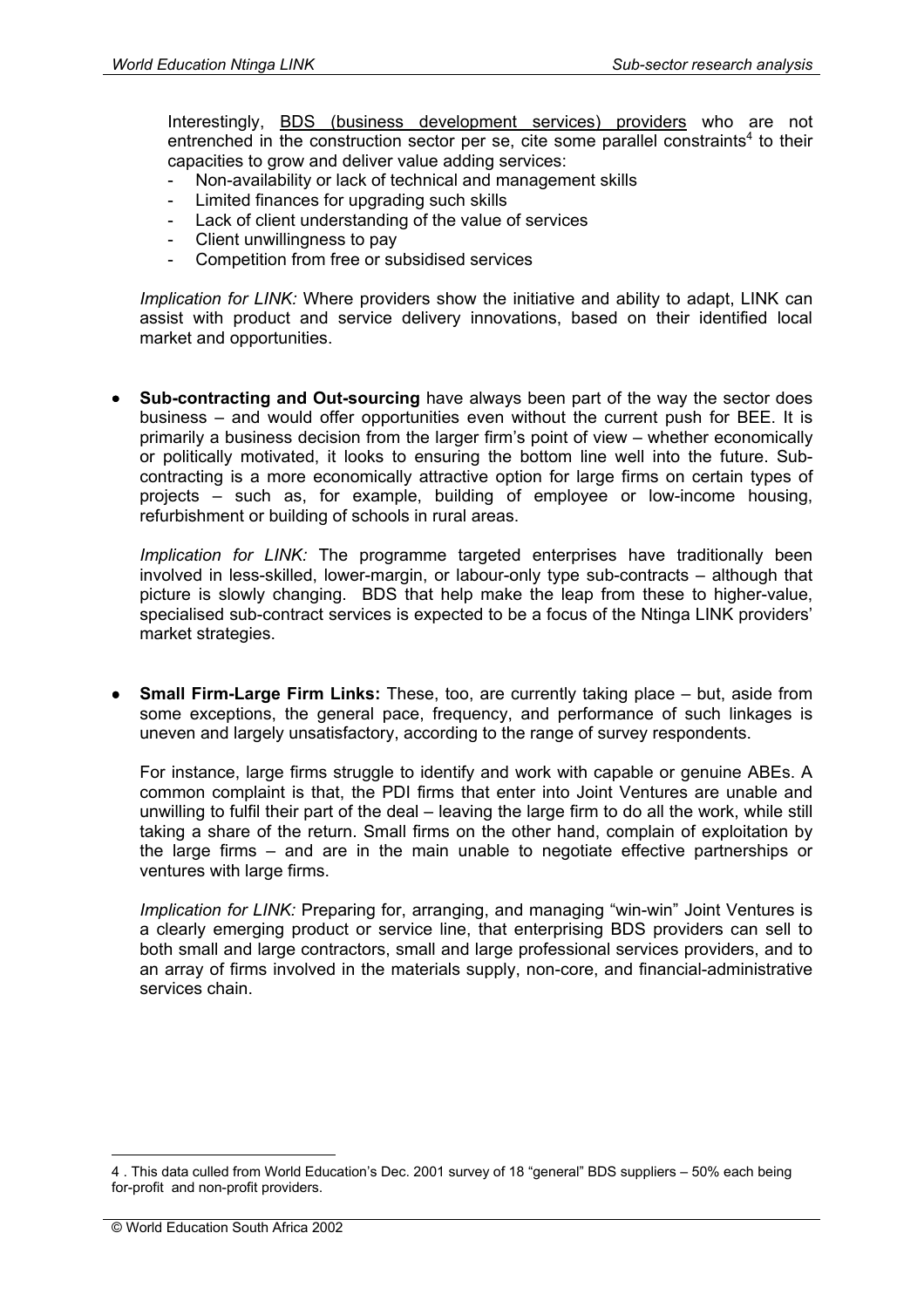• **Evolving PPP pattern:** Public-private partnerships are being put into practice effectively in the construction sector, because government does not have the funds – or the capacity – to address and deliver on infrastructure backlogs at the pace required.

Thus, the system of "concessions" on large projects is being followed. The most common example is in the areas of new road construction or highway refurbishment's. Private sector firms are selected on a competitive basis, where after putting up a substantial share of the costs for carrying out the work, they are then granted a management concession for a period of time, during which to recoup costs and make profits. The new "campus" for the Department of Trade and Industry in Pretoria is another such example. The winning firm will have the contract to manage and maintain the entire facility for a 30 year period, including provision of all services and franchising as appropriate. The opportunities for small contracts (as well as non-construction sub-contractors) in just this one case are substantial.

*Implication for LINK:* Some of the public information strategies of LINK could focus on opportunities emerging through PPP, and on exploring examples or cases of successful small firm engagement.

• **Role of local government:** No market development programme can ignore government's role as either an enabler or barrier to economic growth and innovation. In the South African context, especially in the construction sector, it is very important to understand the role of local and provincial government. The main "opportunity" emanating from this player is that of purchasing power of funds for investment (as evidenced by government's medium term expenditure framework).

However, as the Sub-sector study notes on several occasion, issues of capacity, politics, and emerging practice in the tendering of public sector construction work are problematic. Local authorities often do not understand or are not able to put together reasonable tender specifications, and manage the bidding process in a timely or transparent way. While some are well-intentioned, others are politically motivated.

The government practice of "spreading benefits" among many small contractors – while understandable from an equity perspective -- has unintended negative business consequences on the very small contractors they are trying to help. In other words, while the local tenders promote participation of ABEs – they are now placing limits on the size of work or project size, and the amount of repeat business any one entrepreneur can be awarded. This limits the contractors ability to build a track record with substantial sized contracts and gain repeat business.

*Implications for LINK:* Through core groups of service providers, and directly, Ntinga LINK will likely engage local authorities through public seminars, spread awareness about good practice in the procurement sphere, and possibly facilitate area-specific partnerships among local government and BDS providers and/or contractor networks.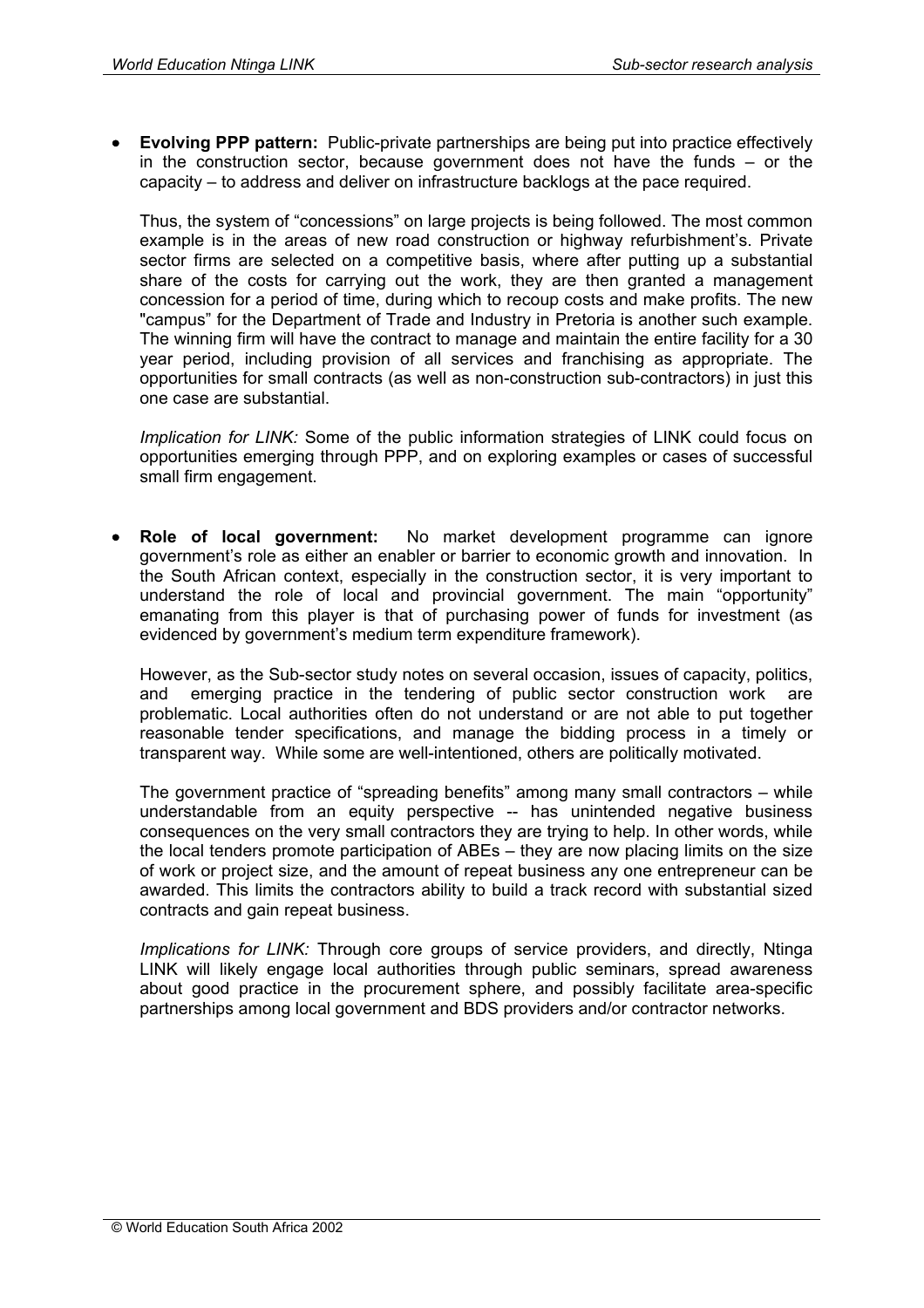In sum, the World Education Ntinga team is pleased with the range and variety of programme of opportunities revealed by the research to date. The aim of facilitating demand and supply of qualified BDS is more achievable, given the identified gaps and niches that can be summarised under the main categories of:

- **Small firm capacity and performance constraints** in acquiring and executing business.
- **Sector-wide information, relationship, and operational constraints** faced by both large and small firms in jointly executing construction projects.
- **BEE demonstration and compliance requirements**, that suggest a "product" line" for providers which could be marketed to end-user firms at all levels of the sector.

### **V. STRATEGY FOR IDENTIFYING BDS OPPORTUNITIES, AND EXPLORING SPECIFIC SERVICES**

Based on the research findings, and existing sector relationships and practices, the WEN team has developed a "Sub-sector map" tool<sup>5</sup> that it has used and will use to help:

- $\triangleright$  Assess gaps and opportunities for targeted BDS
- $\triangleright$  Guide marketing or development of demand-led and opportunity-driven responses by programme BDS partners
- $\triangleright$  "Place" such BDS within the market for maximum outreach and sale potential

# **1. Assessing the gaps and opportunities**

The Relationship Map (next page) shows all the players, functions and processes that must be present to deliver a construction product against specifications profitably.

The map is a tool to help identify *where* (functions and players) and *when* (in which stage/step in the process) relationships break down in performing the steps necessary to meet owner/buyer specifications.

Ntinga LINK's specific interests are to identify where small firms (primarily ABEs) perform – or could perform -- important functions in the industry, the constraints to their performance and the impact of these constraints on the entry, competitiveness and growth of such firms in the construction sector.

The map identifies all areas where industry growth affects small firm participation. For example, a key player in the construction industry is the principal building contractor, which is one area where the research has identified constraints and opportunities for small firm entry and growth. Other areas where small firms can take advantage of construction industry growth include technical services (e.g. quantity surveying, project management, drafting), skilled building trades (there are 35 building trades in SA), semi skilled labour, materials supply (e.g. brick works, hardware), equipment and tools leasing, and non-core services (e.g. protective clothing, on site food services). All small firms in these functional/service areas are potential targets for LINK.

1

<sup>5 .</sup> Development of this map and systematizing its use was a key output of the consultancy with Marshall Bear.